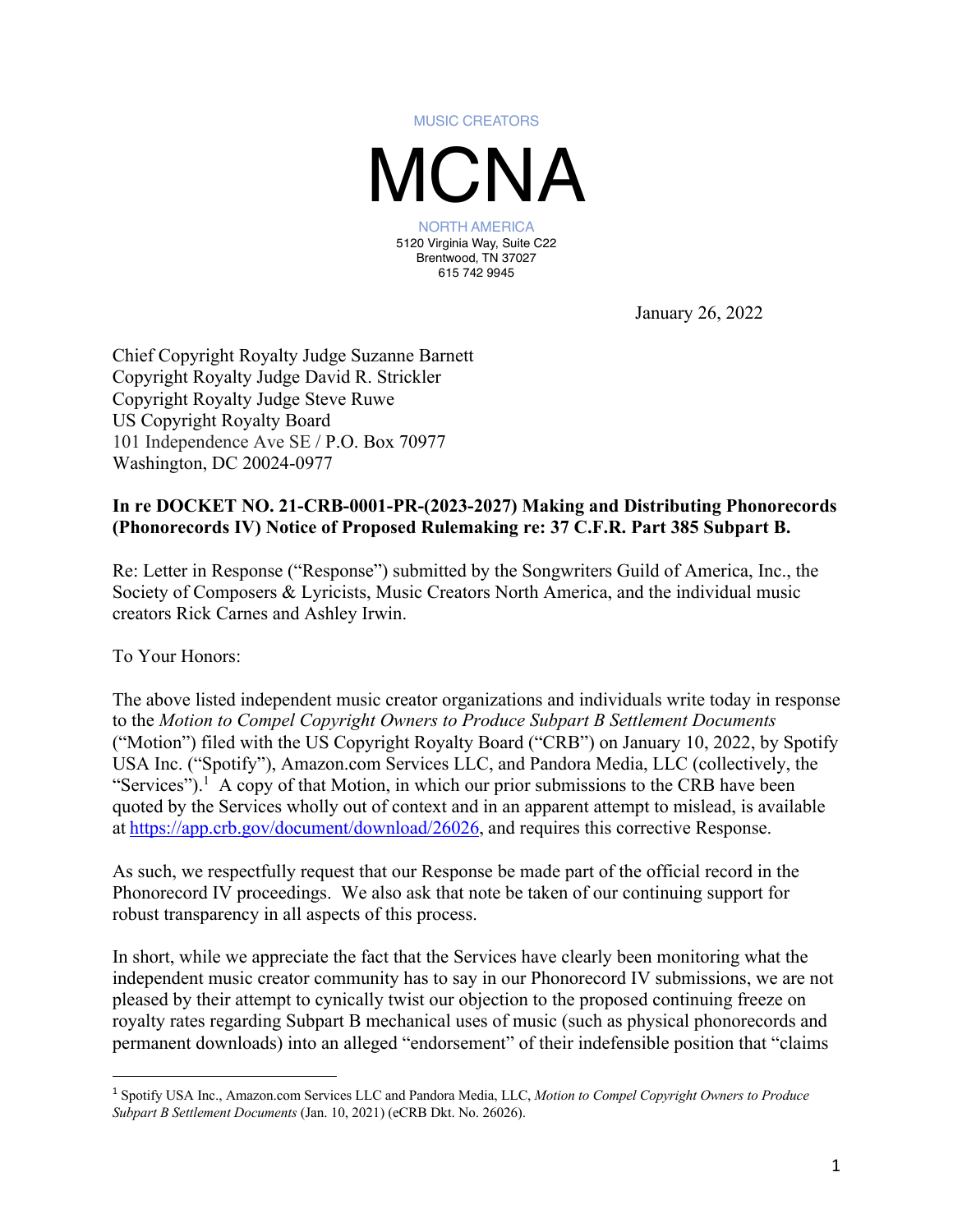regarding the impact of streaming on purchasing activity may be overblown." Nothing could be further from the truth. We in no way support or endorse that view, and further point out that those issues are entirely unrelated to one another.

In quoting a portion of our submission to the CRB dated November 22, 2021 as part of their Motion, in fact, the Services actually *included* our explicit caveat that "[w]hile no one can plausibly argue that 'traditional' mechanical uses of music have not shifted significantly toward streaming on demand in the digital age, that is not to say that Subpart B uses in the US are disappearing or anything close to it…." <sup>2</sup> Omitted from the quote, however, is the evidence we also included illustrating that likely well over *80%* of all traditional mechanical uses of music in the digital age have already been cannibalized by streaming on demand in its various forms, resulting in enormous losses for creators due to below-market royalty rates being paid by the Services for streaming uses of music.

It is inarguable that songwriters and composers have every right to insist on receiving fair remuneration for that share of the traditional mechanical rights market that continues to exist. For the Services to seriously suggest that our doing so is somehow tantamount to music creators admitting that the negative effects of sales displacement equal to 80% or more of the traditional mechanical rights market is somehow "overblown," goes far beyond the concept of advocacy. It represents a blatant mischaracterization, plain and simple.

Thus, we continue to stand firmly behind our prior submissions to the CRB demonstrating the gross unfairness of continuing the royalty rate freeze on Subpart B mechanical uses of music (especially as inflation continues to decimate the already precarious financial situation music creators face). We further respectfully request that the CRB address that inequity in the Phonorecord IV proceedings.

Moreover, we likewise wish to formally stress that this position in no way detracts from our unwavering conviction that the Services, and other digital music delivery entities, are paying streaming and related royalties at rates so far below fair market value that they are seriously undermining the very creative communities on which they are built-- and upon which the future of their industry almost certainly depends. Those "value gap" issues are currently being driven home by creators in various legal forums across the globe.<sup>3</sup>

With all these circumstances in mind, we again respectfully urge the CRB to seek further input from those independent parties who have by reason of cost been unable to officially participate in the Phonorecords IV proceedings, but who will be directly affected by the royalty rate determinations that result from that process. Only then will our community of independent music creators be enabled to demonstrate in detail the true animus the Services have engendered

<sup>&</sup>lt;sup>2</sup> See, Second Comments Submitted by the Songwriters Guild of America, Inc., the Society of Composers & Lyricists, Music Creators North America, and the individual music creators Rick Carnes and Ashley Irwin at 12 (Nov. 22, 2021) (eCRB Dkt. No. 25940) ("Second Comments") at 12.

<sup>&</sup>lt;sup>3</sup> See for example, in addition to our own past submissions in the Phonorecord IV proceedings on this issue, Christian L. Castle and Prof. Claudio Feijoo, *Study On The Artists In The Digital Music Marketplace: Economic And Legal Considerations*, WIPO Standing Committee on Copyright and Related Rights, 41st Session (June 1, 2021) available at https://www.wipo.int/meetings/en/doc\_details.jsp?doc\_id=540735.